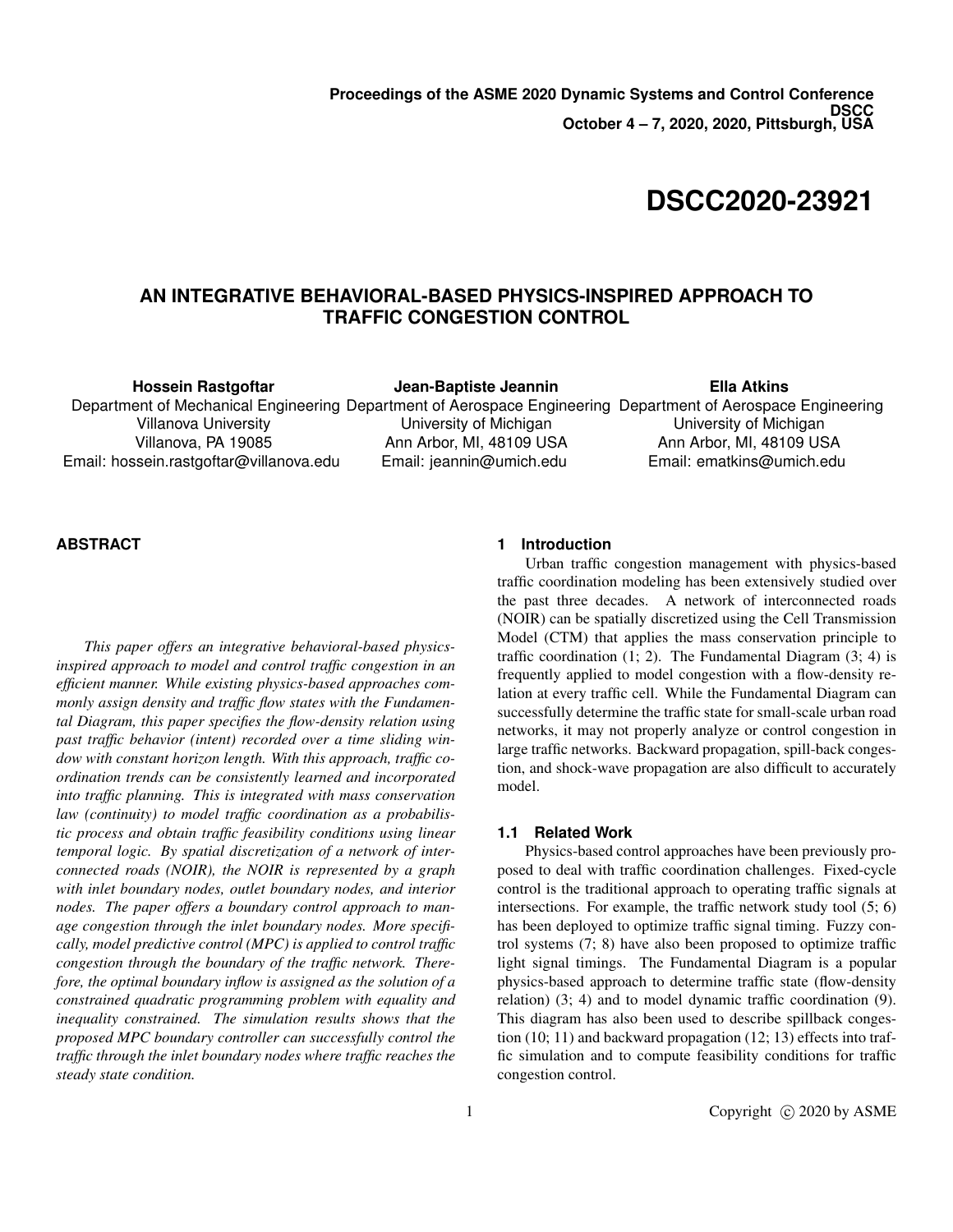Mass flow conservation (14) applies first order traffic dynamics, dynamic traffic assignment (15; 16), and a cell transmission model (1; 17) to model and control freeway traffic coordination. Model predictive control (MPC) is a common approach for model-based traffic flow optimization (18; 19; 20). As an example, MPC was used to determine the optimal platooning speed for automated highway systems (AHS) in (21). Fuzzy logic (22; 23; 24; 25), neural network (26; 27; 28; 29), Markov Decision Process (MDP) (30; 31), formal methods (32; 33), mixed nonlinear programming (MNLP) (34), and optimal control (14; 35) methods have all been applied to model-based traffic management.

This paper contributes a novel integrative behavioral-based physics-inspired approach to *obtain a microscopic data-driven traffic coordination model* and *resiliently control congestion in large-scale traffic networks*. The proposed modeling and control approach is formally presented and evaluated in traffic simulation studies. Following a summary of related work and a statement of contributions, preliminary notions of graph theory are first presented in Section 2. A problem statement is presented in Section 3. Section 4 models traffic coordination as a mass-conservation problem followed by a description of traffic congestion boundary control in Section 5. Simulation results presented in Section 6 are followed by concluding remarks in Section 7.

#### **1.2 Contribution**

This paper offers a new behavioral-based approach for control traffic coordination in a network of interconnected roads (NOIR). We model traffic coordination as a mass conservation problem governed by the continuity partial differential equation (PDE). By spatial and temporal discretization of traffic coordination, traffic dynamics is expressed by a probabilistic process controlled through the boundary road elements of the NOIR. The paper uses linear temporal logic to formally specify the feasibility conditions at NOIR road elements. Given traffic feasibility conditions, optimal boundary inflow is assigned as the solution of an adaptive model-predictive control (MPC) problem with parameters that are consistently learned based on the empirical traffic information. Therefore, the optimal boundary inflow is continuously assigned as the solution of a constrained quadratic programming problem and incorporated into planning.

#### **2 Graph Theory Notions**

A NOIR consists of a finite set of serially-connected road elements, where  $i \in V$  represents a unique road element. The set V can be partitioned as  $V = V_{in} \cup V_{out} \cup V_I$ , where  $V_{in} = \{1, \dots, N_{in}\}\$ ,  $V_{out} = \{N_{in} + 1, \dots, N_{out}\}\$ , and  $V_I =$ <br> $\{N_{out} + 1, \dots, N\}$  define index numbers of inlet, outlet, and inte- $\{N_{out}+1,\cdots,N\}$  define index numbers of inlet, outlet, and interior road elements, respectively. Interactions between road elements are defined by graph  $G(V, \mathcal{E})$ , with vertices V and edges  $\mathcal{E} \subset \mathcal{V} \times \mathcal{V}$ . For every road element  $i \in \mathcal{V}$ , the *in-neighbor set*  $I_i$  ≜ {*j* | (*j*,*i*) ∈  $\mathcal{E}$ } ⊂  $\mathcal{V}_{in} \cup \mathcal{V}_I$  specifies upstream adjacent road elements, and the *out-neighbor set*  $O_i \triangleq \{j \mid (i,j) \in \mathcal{E}\}\subset$  $V_{out} \cup V_I$  defines downstream adjacent road elements. Traffic enters  $i \in V$  from an in-neighbor node belonging to  $I_i$  and exits from  $i \in V$  toward an out-neighbor node belonging to  $O_i$ .



**FIGURE 1.** Simple NOIR example with 7 unidirectional roads, representing a simple roundabout

As an example, consider the example NOIR shown in Fig. 1 with 7 unidirectional roads. Every road element is identified by a unique index number  $i \in \mathcal{V} = \{1, \dots, 7\}$  $V_{in} \bigcup V_{out} \bigcup V_1$ , where  $V_{in} = \{1,2\}$ ,  $V_{out} = \{3,4\}$ , and  $V_1 = \{5,6,7\}$ . The graph  $G = (V, \mathcal{E})$  is defined by  $V =$  $V_I = \{5,6,7\}$ . The graph  $G = (V, \mathcal{E})$  is defined by  $V =$  $\{(1,5),(5,3),(2,6),(6,4),(6,7),(7,5)\}.$ 

**Assumption.** The paper assumes that  $I_i = \emptyset$  and  $|O_i| = 1$ for every inlet element  $i \in V_{in}$ , where  $|\cdot|$  is the set cardinality symbol. This paper also assumes that  $|I_j| = 1$  and  $O_j = \emptyset$ , for every outlet element  $j \in V_{out}$ .

#### **3 Problem Statement**

The traffic coordination control problem is defined by tuple M given by tuple  $M = (\mathbf{X}, \mathbf{U}, \mathcal{F}, \mathbf{C})$ , where  $\mathbf{X} \subset \mathbb{R}^{N-N_{out}}$ . Vector  $\mathbf{x} = [\rho_{N_{out}+1} \cdots \rho_N]^T \in \mathbf{X}$  defines traffic density of interior road elements across the NOIR, where  $\rho$  is the traffic terior road elements across the NOIR, where  $\rho_i$  is the traffic<br>density at interior road element  $i \in \mathcal{V}$ .  $\mathbf{U} \subset \mathbb{R}^{N_{in}}$  and vector density at interior road element  $i \in V_I$ .  $\mathbf{U} \subset \mathbb{R}^{N_{in}}$ , and vector  $\mathbf{u} = \begin{bmatrix} u_1 & \cdots & u_{N_{in}} \end{bmatrix}^T \in \mathbf{U}$  defines the boundary inflow, where  $u_i$  is the inflow at inlet boundary element  $i \in V_{in}$ . Because traffic density and boundary inflow are finite,  $X \subset \mathbb{R}^{N-N_{out}}$  and  $U \subset \mathbb{R}^{N_{in}}$ are compact. Furthermore,  $\mathcal{F} : \mathbf{X} \times \mathbf{U} \rightarrow \mathbf{X}$  is the *traffic state transition function* defined as follows:

$$
\mathcal{F}(\mathbf{x}, \mathbf{u}) = \mathbf{A}\mathbf{x} + \mathbf{B}\mathbf{u}
$$
 (1)

where constant matrices  $\mathbf{A} \in \mathbb{R}^{(N-N_{out})\times (N-N_{out})}$  and  $\mathbf{B} \in$  $\mathbb{R}^{(N-N_{out})\times N_{in}}$  will be defined in Section 4 and **A** ∈  $\mathbb{R}^{(N-N_{out})\times(N-N_{out})}$  is called the *tendency matrix*. Moreover,  $C: X \times U \rightarrow \mathbb{R}_{\geq 0}$  is the traffic coordination cost defined based on the traffic density distribution across the NOIR.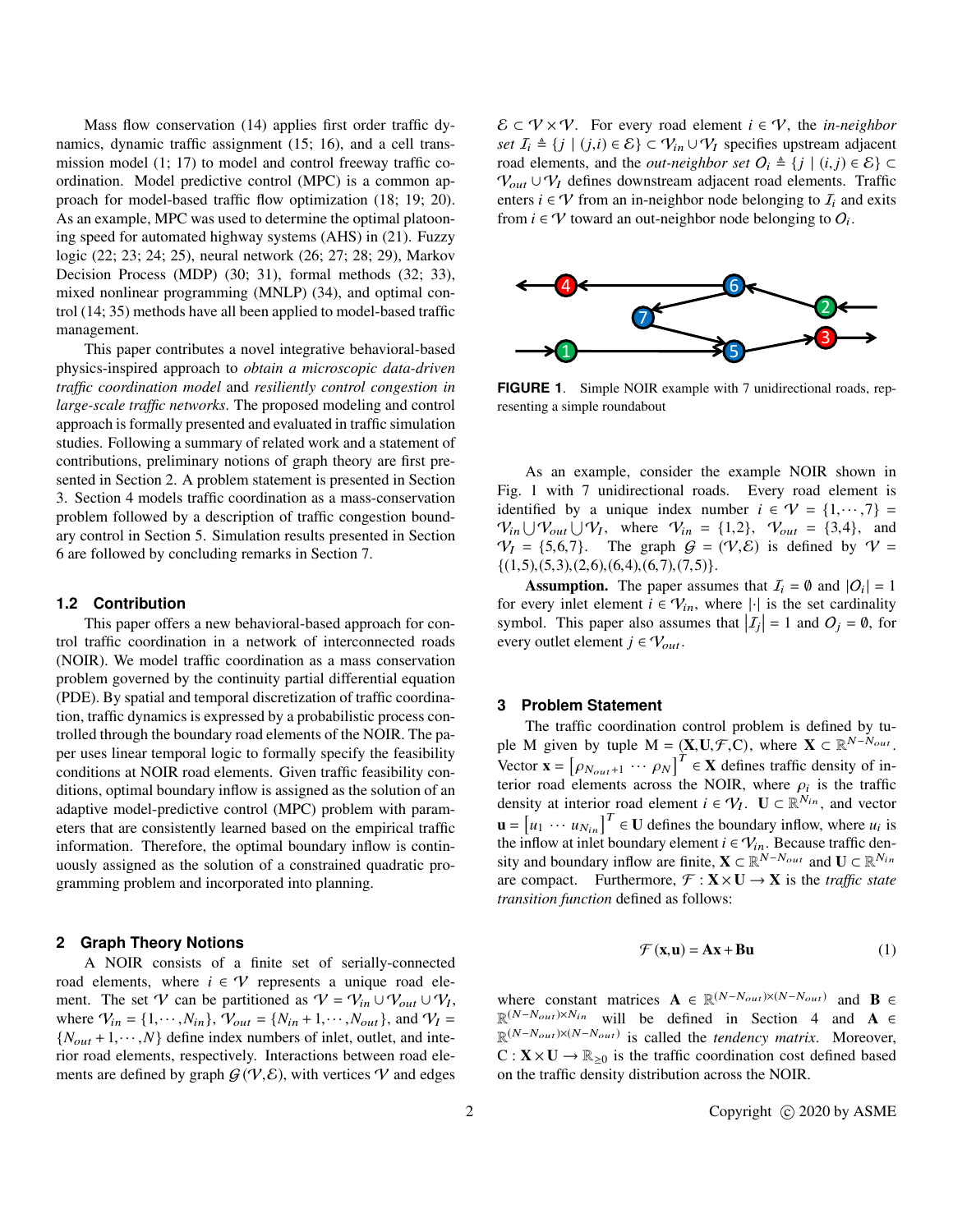#### **4 Traffic Coordination Modeling**

The mass-conservation law is applied to obtain microscopic traffic dynamics across the NOIR. Therefore, traffic coordination at road element *i* ∈  $\mathcal V$  is given by

$$
\rho_i[k+1] = \rho_i[k] + y_i[k] - z_i[k],
$$
\n(2)

where  $k \in \mathbb{N}$  denotes discrete time,  $\rho_i[k]$  is the traffic density of road element  $i \in \mathcal{V}$ , and

$$
y_i[k] = \begin{cases} u_i[k] & i \in \mathcal{V}_{in} \\ \sum_{j \in I_i \cap \mathcal{V}_{in}} u_j[k] + \sum_{j \in I_i \cap (\mathcal{V} \setminus \mathcal{V}_{in})} \bar{p}_j \bar{q}_{i,j} \rho_j[k] & i \in \mathcal{V} \setminus \mathcal{V}_{in} \end{cases}
$$
(3a)

$$
z_i[k] = \begin{cases} \bar{p}_i \rho_i[k] & i \in \mathcal{V}_I \\ y_i[k] & i \in \mathcal{V} \setminus \mathcal{V}_I \end{cases}
$$
 (3b)

are the traffic inflow and outflow, respectively, at road element *i* ∈ *V* over time interval [ $t_k$ , $t_{k+1}$ ]. Note that  $u_i[k]$  can be controlled at inlet boundary element  $i \in V_{in}$ ,  $\bar{p}_i \in [0,1]$  is the out-<br>flow probability of road element  $i \in V \setminus V$ , determining the flow probability of road element  $i \in \mathcal{V} \backslash \mathcal{V}_{in}$ , determining the fraction of cars leaving road element  $i \in V_I$  over time interval  $t \in [t_k, t_{k+1}]$ . Also, tendency probability  $\bar{q}_{i,j}$  is the fraction of  $\bar{z}$  [*k*] directed from *i* toward  $i \in \Omega$ , over time interval  $t \in [t, t_{k+1}]$ .  $z_j[k]$  directed from *j* toward  $i \in O_j$  over time interval  $t \in [t_k, t_{k+1}],$ <br>where  $\sum_{i \in \mathcal{I}} \bar{a}_{i,j} = 1$ . By convention  $\bar{a}_{i,j} = 0$  if  $(i, j) \notin \mathcal{E}$ . where  $\sum_{i \in O_j} \bar{q}_{i,j} = 1$ . By convention,  $\bar{q}_{i,j} = 0$  if  $(j,i) \notin \mathcal{E}$ .<br>**Remark:** Since  $Q_i = \emptyset$  for  $i \in \mathcal{U}$ , traffic is not dented.

**Remark:** Since  $O_j = \emptyset$  for  $j \in V_{out}$ , traffic is not directed from an outlet boundary element towards an interior element or an inlet boundary element. Therefore for  $j \in V_{out}$ , the quantities  $\bar{q}_{1,j}$  through  $\bar{q}_{N,j}$  are all zero. Therefore,

$$
\forall i \in \mathcal{V}_I, \qquad y_i[k] = \sum_{j \in \mathcal{I}_i \cap \mathcal{V}_{in}} u_j[k] + \sum_{j \in \mathcal{I}_i \cap \mathcal{V}_I} \bar{p}_j \bar{q}_{i,j} \rho_j[k]. \tag{4}
$$

#### **4.1 Traffic state transition function**

Per Eq. (3b),  $y_i[k] = z_i[k]$  for every road element  $i \in$  $V_{in} \bigcup V_{out}$  at every discrete time *k*. Therefore, traffic density of every road element  $i \in V_{in} \bigcup V_{out}$  remains constant but traffic density can change with time over the interior road elements. We define positive-definite and diagonal matrix

$$
\mathbf{P} = \begin{bmatrix} \bar{p}_{N_{out}+1} & 0 \\ 0 & \bar{p}_N \end{bmatrix} \in \mathbb{R}^{(N - N_{out}) \times (N - N_{out})}. \tag{5}
$$

We also define non-negative matrix  $\mathbf{Q} = [Q_{ij}] = [\bar{q}_{i+N_{out}}] \times [N - N_{out}) \times (N - N_{out})$  with *ij* entry  $\bar{q}_{i+N_{out},j+N_{out}}$   $\in \mathbb{R}^{(N-N_{out})\times (N-N_{out})}$  with *ij* entry

 $Q_{ij} = \bar{q}_{i+N_{out},j+N_{out}}$  specifying the tendency of traffic at interior node  $j + N_{out} \in V_I$  to move towards node  $(i + N_{out}) \in O_{j+N_{out}}$ at any time  $t \in [t_k, t_{k+1}].$ 

Traffic Tendency Matrix: Given **P** and **Q**, we define the *tendency matrix*  $\mathbf{A} \in \mathbb{R}^{(N-N_{out}) \times (N-N_{out})}$  as follows:

$$
\mathbf{A} = \mathbf{I} - \mathbf{P} + \mathbf{Q}\mathbf{P},\tag{6}
$$

where  $\mathbf{I} \in \mathbb{R}^{(N-N_{out}) \times (N-N_{out})}$  is the identity matrix. Assuming traffic is updated by Eq. (2) at every road element  $i \in V_I$ , density vector  $\mathbf{x}[k] = [\rho_{N_{out}+1}[k] \cdots \rho_N[k]]^T$  is updated by the following network dynamics:

$$
\mathbf{x}[k+1] = \mathcal{F}(\mathbf{x}[k], \mathbf{u}[k]) = \mathbf{A}\mathbf{x}[k] + \mathbf{B}\mathbf{u}[k],\tag{7}
$$

where  $\mathbf{u}[k] = [u_1[k] \cdots u_{N_{in}}[k]]^T$  is the boundary inflow vector,  $\mathbf{B} = [B_{ij}] \in \mathbb{R}^{\bar{(N-N_{out})} \times N_{in}}$ , and  $B_{ij}$  is a constant matrix defined as  $B_{ij} =$  $\int 1 \quad j \in I_{i+N_{out}}$ 0 otherwise

**Theorem 1.** *The traffic state transition, defined by dynamics* (7)*, is BIBO stable when the following conditions are satisfied:*

- *1. There exists at least one directed path from every inlet boundary road element toward the interior of road element*  $i \in V_I$ .
- *2. There exists at least one directed path from the interior of road element i* ∈ V<sup>I</sup> *toward every outlet boundary road element.*

Proof: Because there exists a path from each boundary node to every interior node of graph  $G$ , non-negative matrix  $A$  is irreducible, and the sum of the column entries of **A** is one or less than one. Entries of column *i* of matrix **A** sum to 1 if no outneighbors of road element  $i + N_{out}$  are outlet boundary nodes, i.e.  $O_{i+N_{out}} \bigcap V_{out} = \emptyset$ . Otherwise, the sum of the entries of column *i* of matrix **A** is 0 or a positive number between 0 and 1. Consequently, the spectral radius of **A** is less than 1. When **x**[*k*] is updated by discrete traffic dynamics (7), we can write

$$
\mathbf{x}[k+1] = [\mathbf{\Gamma}_k \cdots \mathbf{\Gamma}_1 \mathbf{I}] \begin{bmatrix} \mathbf{x}[1] \\ \mathbf{B}\mathbf{u}[1] \\ \vdots \\ \mathbf{B}\mathbf{u}[k] \end{bmatrix} . \tag{8}
$$

Eigenvalues of matrix **A** are all placed inside a unit disk centered at the origin. Because  $\mathbf{x}[1]$  is finite and  $\mathbf{u}[k]$  is bounded at every discrete time k, there exists a  $z_{max} < \infty$  such that **x**[1] <

3 Copyright (c) 2020 by ASME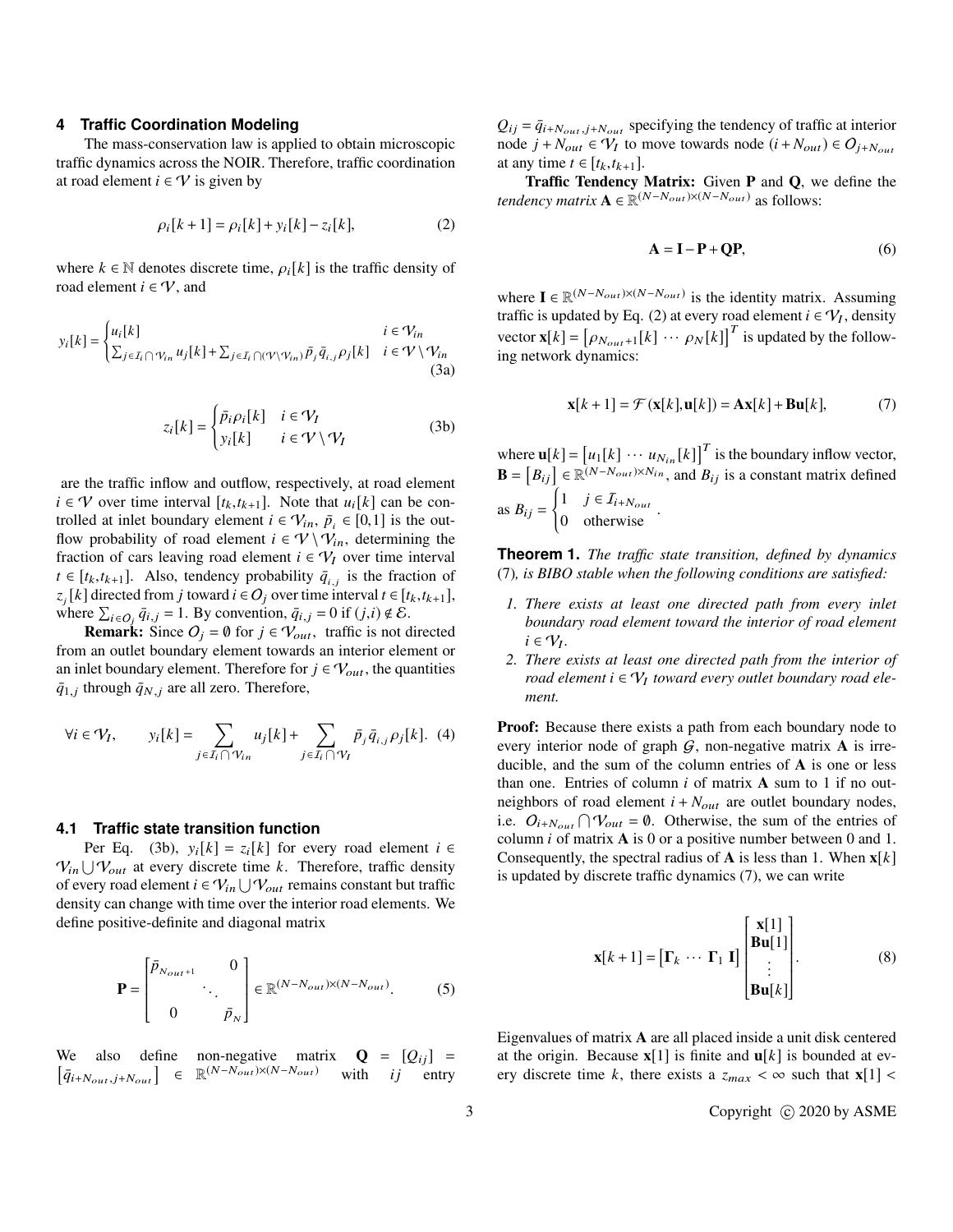$z_{max} \mathbf{1}_{N-N_{out},1}$ , and  $\mathbf{Bx}[k] < z_{max} \mathbf{1}_{N-N_{out},1}$  for  $k = 1,2,\cdots$ . Thus

$$
\mathbf{x}^{T} [k+1] \mathbf{x} [k+1] \le z_{max}^{2} \mathbf{1}^{T} \left( \mathbf{I} + \sum_{h=1}^{k} \mathbf{\Psi}_{h}^{T} \mathbf{\Psi}_{h} \right) \mathbf{1}
$$
  

$$
\le z_{max}^{2} (N - N_{out}) \left( \sum_{h=0}^{k} r^{h} \right) \le \frac{z_{max}^{2} (N - N_{out})}{1 - r}
$$
  
(9)

where *r* is the spectral radius of matrix  $\Psi_h^T \Psi_h$  for  $h = 1, 2, \cdots$ .<br>Because  $r < 1$  the right-hand side of Eq. (9) is bounded and the Because  $r < 1$ , the right-hand side of Eq.  $(9)$  is bounded and the BIBO stability of traffic dynamics (7) is proven.

#### **4.2 Traffic Feasibility Conditions**

Linear Temporal Logic (LTL) is used to specify the feasibility conditions of the conservation-based traffic coordination dynamics given in equation (7) (36). Every LTL formula consists of a set of atomic propositions, logical operators, and temporal operators. Logical operators include ¬ ("negation"), ∨ ("disjunction"),  $\wedge$  ("conjunction"), and  $\Rightarrow$  ("implication"). LTL formulae also use temporal operators  $\Box$  ("always"),  $\bigcirc$  ("next"),  $\Diamond$  ("eventually"), and  $\mathcal U$  ("until").

We extend discrete-time LTL with the syntactic sugar  $\Box_{\{0,\ldots,N_{\tau}\}}$  whose intuition is that the state  $M = (\mathbf{X}, \mathbf{U}, \mathcal{F}, \mathbf{C})$  satisfies  $\square_{\{0,\ldots,N_{\tau}\}}\varphi$  at time *k* if and only if it satisfies  $\varphi$  from time  $k + 0 = k$  to time  $k + N<sub>\tau</sub>$ , included. In discrete-time LTL, the operator  $\square_{\{0,\ldots,N_{\tau}\}}$  can be defined syntactically as:

$$
\Box_{\{0,\ldots,N_{\tau}\}}\varphi \triangleq \varphi \land \bigcirc \varphi \land \bigcirc \bigcirc \varphi \land \ldots \land \bigcirc \cdots \bigcirc \varphi
$$
  

$$
N_{\tau} \text{ times}
$$

The notation is inspired by Metric Temporal Logic MTL (37) and Signal Temporal Logic STL (38), which feature a similar operator in continuous time.

Four traffic feasibility conditions are formally specified below to serve as formal constraints for the subsequent optimal control definition. In particular, these feasibility conditions are used to determine admissible boundary inflow  $\mathbf{u}[k] \in \mathbf{U}$  at every discrete time *k*.

Feasibility Condition 1: Traffic density, defined as the number of cars at a road element, is a positive quantity everywhere in the NOIR. Also, it is assumed that every road element has maximum capacity  $\rho_{\text{max}}$ . Therefore, the number of cars cannot exceed  $\rho_{\text{max}}$  in every road element  $i \in V_I$ . These two require-<br>ments can be formally specified as follows: ments can be formally specified as follows:

$$
\left\{\bigwedge_{i\in\mathcal{V}}\Box_{\{0,\dots,N_{\tau}\}}(\rho_i\geq 0 \,\wedge\,\rho_i\leq \rho_{\max})\right\}.\tag{4.1}
$$

If feasibility condition  $\Phi_1$  is satisfied at every road element, then, traffic over-saturation is avoided everywhere in the NOIR at every discrete times *k*.

**Feasibility Condition 2:** Fraction  $\bar{q}_{j,i}$  of the outflow  $z_i$  directed from  $i \in \mathcal{V}$  toward  $j \in O_i$  must not exceed the available capacity of road element *i* denoted by  $C_j[k] = \rho_{\text{max}} - \rho_j[k]$  at every discrete time *k*. This condition can be formally specified by

$$
\left[\bigwedge_{i \in \mathcal{V}} \bigwedge_{j \in O_i} \Box_{\{0,\dots,N_{\tau}\}} \left(\bar{q}_{j,i} z_i \leq C_j\right)\right].
$$
 (Φ<sub>2</sub>)

**Feasibility Condition 3:** The inflow  $y_i$  must not exceed the available available capacity  $C_i[k]$  at every discrete times *k*. This requirement is formally specified by the following LTL formula:

$$
\left| \bigwedge_{i \in \mathcal{V}} \Box_{\{0,\dots,N_{\tau}\}} (y_i \leq C_i) \right| \tag{ \Phi_3 }
$$

Feasibility Condition 4: The boundary inflow needs to satisfy the following feasibility condition at every discrete time *k*:

$$
\boxed{\Box_{\{0,\ldots,N_{\tau}\}}(\mathbf{u}\in\mathbf{U})}.\tag{4.1}
$$

While Feasibility Conditions 1 through 4 need to be satisfied at every discrete time *k*, the following "optional" condition is also implemented when inflow demand is high:

Optional Condition 5: Boundary inflow should satisfy the following feasibility condition at every discrete time *k*:

$$
\left|\Box_{\{0,\ldots,N_{\tau}\}}\left(\sum_{i\in\mathcal{V}_{in}}u_{i}=u_{0}\right)\right|.\tag{ \Phi_5}
$$

Boundary condition  $(\Phi_5)$  constrains the number of vehicles entering the NOIR to be exactly  $u_0$  at any time *k*. Note that  $u_0$  is an upper bound on vehicles entering the NOIR. However, in the simulation results presented, traffic demand is significant such that the NOIR is maximally utilized by as many vehicles as possible.

#### **5 Traffic Coordination Control**

The boundary inflow  $\mathbf{u}[k]$  can be controlled by ramp meters situated at the inlet boundary nodes at every discrete time *k*. Ramp meters apply an MPC control design to determine the optimal boundary inflow  $\mathbf{u}[k]$  so that the traffic congestion can be effectively and resiliently managed.

The optimal boundary inflow  $\mathbf{u}[k] = \mathbf{u}^*$  is determined by minimizing the  $N_{\tau}$ -step expected cost

$$
C = \sum_{\tau=1}^{N_{\tau}} \left( \mathbf{x}^{T} [k + \tau] \mathbf{x}^{T} [k + \tau] + \beta \mathbf{u}^{T} [k + \tau] \mathbf{u} [k + \tau] \right), \qquad (10)
$$

4 Copyright (C) 2020 by ASME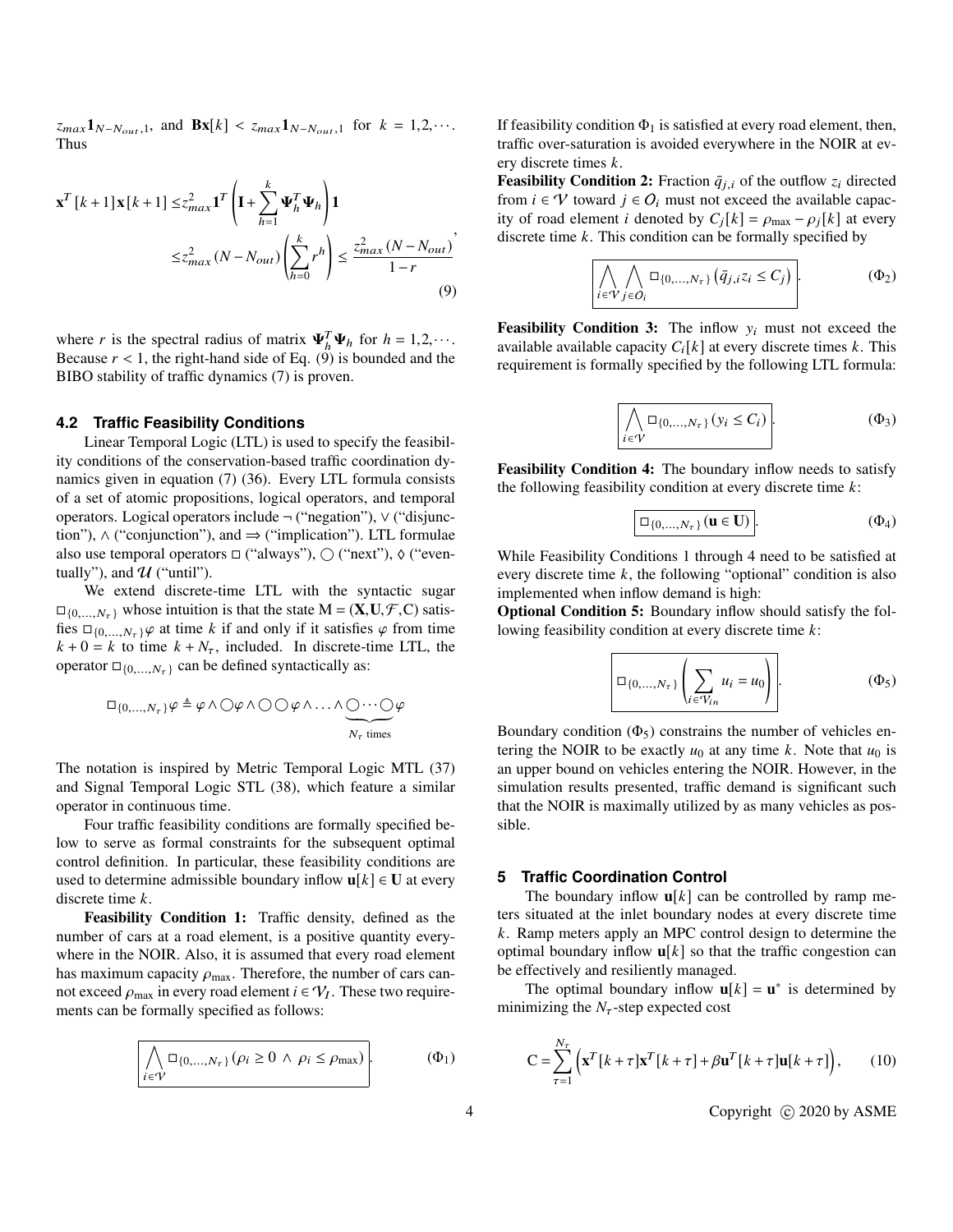where  $C = C(\mathbf{x}[k], \mathbf{u}[k+1], \cdots, \mathbf{u}[k+N_{\tau}])$  scaling parameter  $\beta$ 0 is constant and all traffic feasibility conditions must be satisfied. The optimal control  $\mathbf{u}[k] = \mathbf{u}^*$  is assigned as the solution of a constrained quadratic programming problem that can be formally specified as follows:

$$
(\mathbf{u}[k+1], \cdots, \mathbf{u}[k+N_{\tau}]) = \operatorname*{argmin}_{(\mathbf{u}[k+1], \cdots, \mathbf{u}[k+N_{\tau}]) \in \mathbf{U}^{N_{\tau}}} \mathbf{C}
$$
(11)

subject to constraints  $(\Phi_1)$ ,  $(\Phi_2)$ ,  $(\Phi_3)$ ,  $(\Phi_4)$  and  $(\Phi_5)$ . Cost function C can only be defined based on  $\mathbf{x}[k], \mathbf{u}[k+1], \cdots, \mathbf{u}[k+N_{\tau}]$ at every discrete time *k*. Therefore,  $\mathbf{u}^* = \mathbf{u}[k]$  can be assigned as the solution of a constrained quadratic programming problem at every discrete time *k*.



**FIGURE 2**. Communication graph representing an example NOIR .



**FIGURE 3**. Boundary control input  $u_1[k]$  through  $u_8[k]$  for  $k =$  $1, \cdots, 100$ 



**FIGURE 4**. Traffic density at interior road elements for  $k = 1, \dots, 100$ .



**FIGURE 5**. Traffic outflow at outlet boundary elements 5, 6, and 7 and network traffic outflow  $z_{net}$  for  $k = 1, \dots, 100$ .

#### **6 Simulation Results**

Consider the NOIR consists of 20 unidirectional roads (road elements) shown in Fig. 2. Road elements are defined by set  $V = \{1, \dots, 20\}$  where  $V = V_{in} = \bigcup V_{out} \bigcup V_I$  where  $V_{in} = \{1, \dots, 4\}$   $V = \{5, 6, 7\}$   $V = \{8, \dots, 20\}$   $N = \{9, -12\}$  ${1, \dots, 4}, \quad V_{out} = {5, 6, 7}, \quad V_I = {8, \dots, 20}, \quad N_{in} = |\mathcal{V}_{in}| = 4,$  $N_{out} = |\mathcal{V}_{out}| = 3$ , and  $N_I = |\mathcal{V}_I| = 13$ . For simulation,  $\bar{p}_8 = 0.67$ ,<br> $\bar{p}_9 = 0.76$ ,  $\bar{p}_{19} = 0.71$ ,  $\bar{p}_{11} = 0.59$ ,  $\bar{p}_{12} = 0.73$ ,  $\bar{p}_{13} = 0.82$ ,  $\bar{p}_{14} =$  $\bar{p}_9 = 0.76$ ,  $\bar{p}_{10} = 0.71$ ,  $\bar{p}_{11} = 0.59$ ,  $\bar{p}_{12} = 0.73$ ,  $\bar{p}_{13} = 0.82$ ,  $\bar{p}_{14} =$ 0.94,  $\bar{p}_{10} = 0.83$ ,  $\bar{p}_{16} = 0.69$ ,  $\bar{p}_{17} = 0.58$ ,  $\bar{p}_{10} = 0.97$ ,  $\bar{p}_{19} = 0.96$ and  $\bar{p}_{20} = 0.91$  are the average outflow probabilities at interior road elements 8 through 20. Furthermore, the traffic tendency proabilities shown in Fig. 2 are used to set up matrix **Q**. Given **P** and **Q**, matrix  $A \in \mathbb{R}^{13 \times \overline{13}}$  is computed using (6).

We assume that  $u_0 = 10$ , thus the number of vehicles entering the NOIR are restricted to be 10 at any time *k*. Also,  $\rho_{\text{max}} = 40$  is selected for the simulation. Boundary control inflows  $u_1$  through  $u_4$  are plotted versus discrete time *k* for  $k = 1, \dots, 100$  in Fig. 3. Fig. 4 plots the traffic density in all road elements versus discrete time *k*. Figs. 3 and 4 imply that traffic density reaches the steady state values after about 15 time steps in simulation while traffic consistently enters the NOIR through the inlet boundary nodes.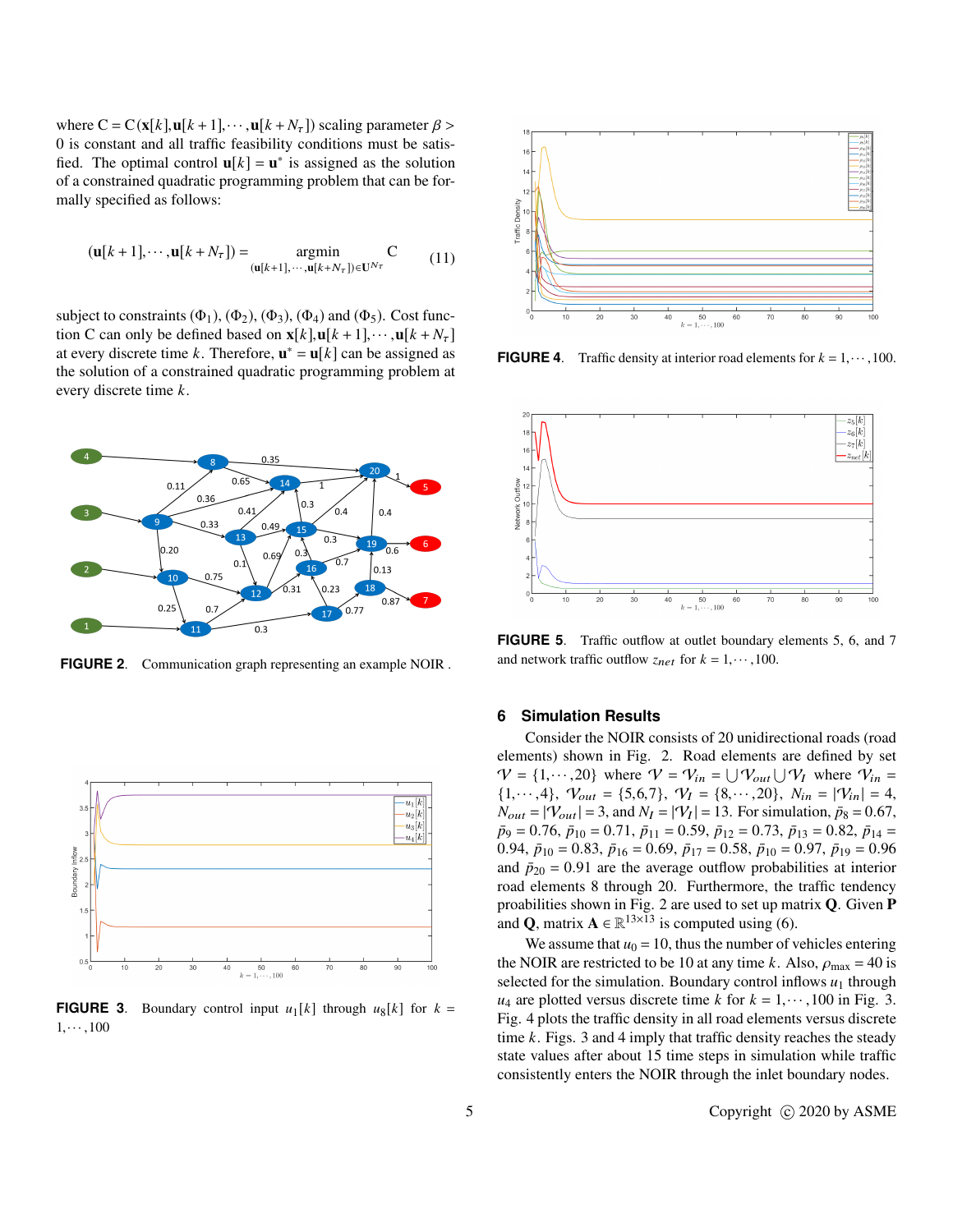Furthermore, traffic outflows  $z_5$ ,  $z_6$ ,  $z_7$  are plotted versus discrete time *k* in Fig. 5. It is observed that

$$
\forall k > 15
$$
,  $z_{net}[k] = z_5[k] + z_6[k] + z_7[k] \approx 10$ 

This implies that the net traffic inflow  $(u_0 = 10)$  is approximately the same as the net traffic outflow for  $k > 15$ .

## **7 Conclusion**

This paper offers a behavioral-based physics-inspired approach to effectively model and control traffic congestion. This paper proposes learning traffic flow-density relations using empirical traffic data rather than the traditional Fundamental Diagram. This approach offers several benefits: (i) Traffic data is consistently incorporated into the model, (ii) Microscopic properties of a traffic system are incorporated into planning, and (iii) Resilience of traffic congestion control is improved. Furthermore, feasibility conditions for traffic coordination in a largescale urban network are formally specified using liner temporal logic. Simulation studies show reasonable steady-state traffic flow properties. Future work with real traffic data will be required to learn realistic traffic tendencies for specific real-world road networks.

#### **ACKNOWLEDGMENT**

This work has been supported by the National Science Foundation under Award Nos. 1914581 and 1739525.

#### **References**

- [1] Daganzo, C. F., 1995. "The cell transmission model, part ii: network traffic". *Transportation Research Part B: Methodological, 29*(2), pp. 79–93.
- [2] Gomes, G., and Horowitz, R., 2006. "Optimal freeway ramp metering using the asymmetric cell transmission model". *Transportation Research Part C: Emerging Technologies, 14*(4), pp. 244–262.
- [3] Zhang, J., Klingsch, W., Schadschneider, A., and Seyfried, A., 2012. "Ordering in bidirectional pedestrian flows and its influence on the fundamental diagram". *Journal of Statistical Mechanics: Theory and Experiment, 2012*(02), p. P02002.
- [4] Zhang, J., Klingsch, W., Schadschneider, A., and Seyfried, A., 2011. "Transitions in pedestrian fundamental diagrams of straight corridors and t-junctions". *Journal of Statistical Mechanics: Theory and Experiment, 2011*(06), p. P06004.
- [5] Robertson, D. I., 1969. *TRANSYT: a traffic network study tool*. National Academy of Science.
- [6] Tiwari, G., Fazio, J., Gaurav, S., and Chatteerjee, N., 2008. "Continuity equation validation for nonhomogeneous traffic". *Journal of Transportation Engineering, 134*(3), pp. 118–127.
- [7] Balaji, P., and Srinivasan, D., 2011. "Type-2 fuzzy logic based urban traffic management". *Engineering Applications of Artificial Intelligence, 24*(1), pp. 12–22.
- [8] Chiu, S., 1992. "Adaptive traffic signal control using fuzzy logic". In Proceedings of the Intelligent Vehicles92 Symposium, IEEE, pp. 98–107.
- [9] Han, K., Piccoli, B., Friesz, T. L., and Yao, T., 2012. "A continuous-time link-based kinematic wave model for dynamic traffic networks". *arXiv preprint arXiv:1208.5141, 4*, p. 35.
- [10] Gentile, G., Meschini, L., and Papola, N., 2007. "Spillback congestion in dynamic traffic assignment: a macroscopic flow model with time-varying bottlenecks". *Transportation Research Part B: Methodological, 41*(10), pp. 1114–1138.
- [11] Adamo, V., Astarita, V., Florian, M., Mahut, M., and Wu, J., 1999. "Modelling the spill-back of congestion in link based dynamic network loading models: a simulation model with application". In 14th International Symposium on Transportation and Traffic TheoryTransportation Research Institute.
- [12] Gentile, G., 2015. "Using the general link transmission model in a dynamic traffic assignment to simulate congestion on urban networks". *Transportation Research Procedia, 5*, pp. 66–81.
- [13] Long, J., Gao, Z., Ren, H., and Lian, A., 2008. "Urban traffic congestion propagation and bottleneck identification". *Science in China Series F: Information Sciences, 51*(7), p. 948.
- [14] Jafari, S., and Savla, K., 2018. "On structural properties of feedback optimal control of traffic flow under the cell transmission model". *arXiv preprint arXiv:1805.11271*.
- [15] Peeta, S., and Ziliaskopoulos, A. K., 2001. "Foundations of dynamic traffic assignment: The past, the present and the future". *Networks and spatial economics, 1*(3-4), pp. 233–265.
- [16] Janson, B. N., 1991. "Dynamic traffic assignment for urban road networks". *Transportation Research Part B: Methodological, 25*(2-3), pp. 143–161.
- [17] Daganzo, C. F., 1994. "The cell transmission model: A dynamic representation of highway traffic consistent with the hydrodynamic theory". *Transportation Research Part B: Methodological, 28*(4), pp. 269–287.
- [18] Lin, S., De Schutter, B., Xi, Y., and Hellendoorn, H., 2012. "Efficient network-wide model-based predictive control for urban traffic networks". *Transportation Research Part C: Emerging Technologies, 24*, pp. 122–140.
- [19] Jamshidnejad, A., Papamichail, I., Papageorgiou, M., and De Schutter, B., 2018. "Sustainable model-predictive control in urban traffic networks: Efficient solution based on general smoothening methods". *IEEE Transactions on Control Systems Technology, 26*(3), pp. 813–827.
- [20] Tettamanti, T., Luspay, T., Kulcsar, B., Péni, T., and Varga, I., 2014. "Robust control for urban road traffic networks". *IEEE Transactions on Intelligent Transportation Systems, 15*(1), pp. 385–398.
- [21] Baskar, L. D., De Schutter, B., and Hellendoorn, H., 2012. "Traffic management for automated highway systems using model-based predictive control". *IEEE Transactions on Intelligent Transportation Systems, 13*(2), pp. 838–847.
- [22] Kammoun, H. M., Kallel, I., Casillas, J., Abraham, A., and Alimi, A. M., 2014. "Adapt-traf: An adaptive multiagent road traffic management system based on hybrid ant-hierarchical fuzzy model". *Transportation Research Part C: Emerging Technologies, 42*, pp. 147–167.
- [23] Collotta, M., Bello, L. L., and Pau, G., 2015. "A novel approach for dynamic traffic lights management based on wireless sensor networks and multiple fuzzy logic controllers". *Expert Systems with Applications, 42*(13), pp. 5403–5415.
- [24] Pau, G., Campisi, T., Canale, A., Severino, A., Collotta, M., and Tesoriere, G., 2018. "Smart pedestrian crossing management at traffic light junctions through a fuzzy-based approach". *Future Internet, 10*(2), p. 15.
- [25] Yusupbekov, N., Marakhimov, A., Igamberdiev, H., and Umarov, S. X., 2016. "An adaptive fuzzy-logic traffic control system in conditions of saturated transport stream". *The Scientific World Journal, 2016*.
- [26] Moretti, F., Pizzuti, S., Panzieri, S., and Annunziato, M., 2015. "Urban traffic flow forecasting through statistical and neural network bagging ensemble hybrid modeling". *Neurocomputing, 167*, pp. 3–7.
- [27] Tang, J., Liu, F., Zou, Y., Zhang, W., and Wang, Y., 2017. "An improved fuzzy neural network for traffic speed prediction considering peri-